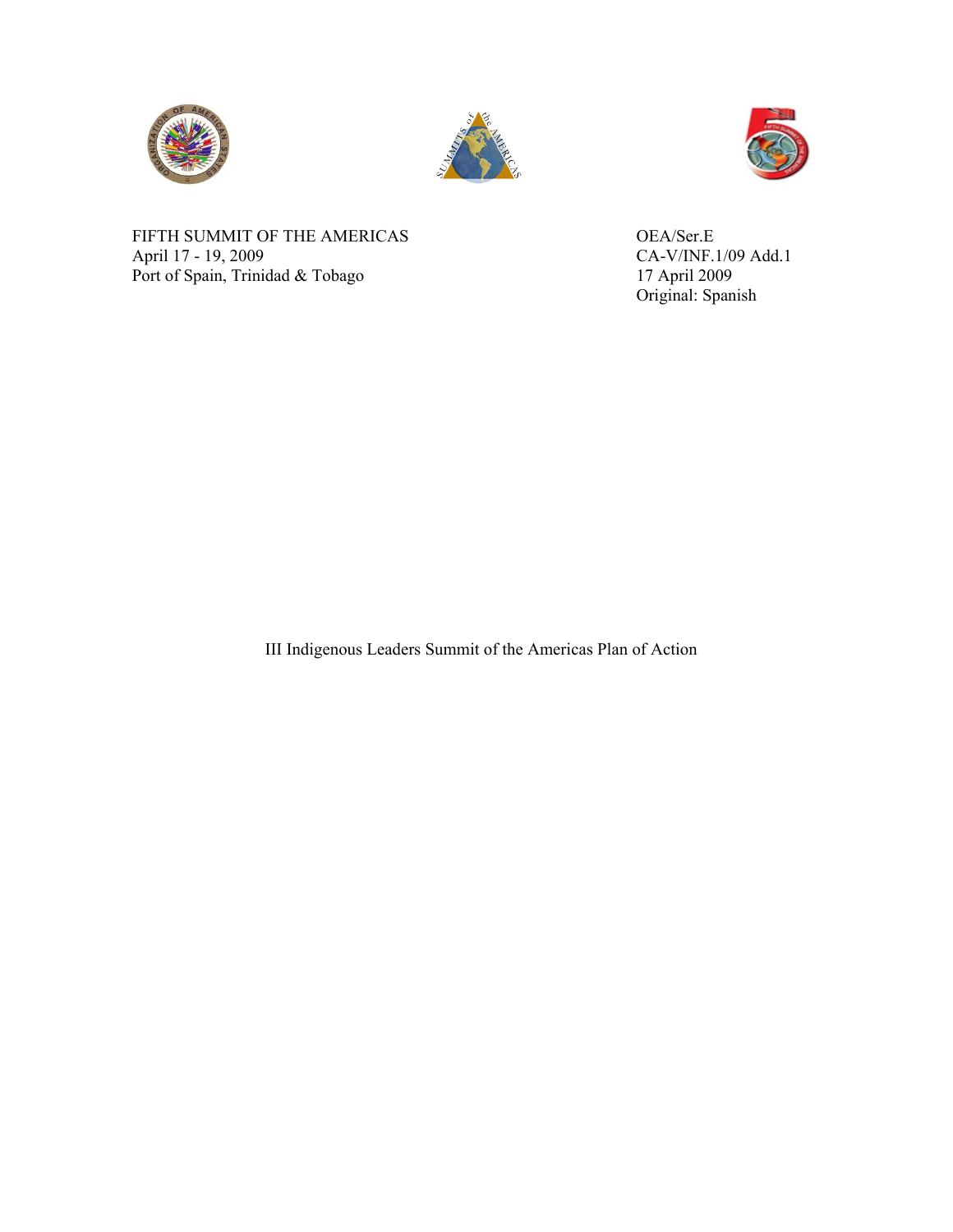### III Indigenous Leaders Summit of the Americas **PLAN OF ACTION**

We, Indigenous Leaders of the Americas, gathered together on April 14-15, 2009, in Panama City, Panama, with the purpose of deliberating on a range of issues related to the work of the Organization of American States (OAS), and specifically the work to be conducted during the Fifth Summit of the Americas, do hereby call upon all States of the Americas to implement, in conjunction with Indigenous Peoples, the following Plan of Action:

# **Promoting Human Prosperity**

- 1. Take effective measures to reduce the extreme impoverishment and social and economic marginalization of the Indigenous Peoples of the Americas as an urgent priority of the Fifth Summit of the Americas Declaration of Commitment.
- 2. Take effective measures to ensure protection against human rights violations related to child labour, forced conscription into armed conflict and trafficking, migration, forced displacement and forced relocation of Indigenous Peoples. (article 10 of the UN *Declaration on the Rights of Indigenous Peoples* (UN DRIP))
- 3. Facilitate, support, and promote the appropriate use and development of information and communications technologies (ICTs) by Indigenous Peoples to strengthen their legal, political, social, educational, cultural, spiritual and economic well-being, including Indigenous educational systems.
- 4. Take effective measures to support Indigenous Peoples' efforts toward sustainable human development through environmentally responsible economic empowerment and trade.
- 5. Take effective measures to ensure the rights of Indigenous children and youth to a clean, healthy, sustainable and prosperous future, and to an adequate standard of life, to be able to maintain their cultures and traditions. (article 29 of the UNDRIP)

# *Intellectual and Cultural Property and Traditional Knowledge*

6. The Intellectual Property, Traditional Knowledge, and Traditional Cultural Expressions of the Indigenous Peoples of the Americas (which includes entire cultures, heritages, sports/traditional games, languages and peoples), must not be threatened or damaged through exploitation, appropriation, misappropriation, dispossession, or any other means of colonization. (article 31 of the UN DRIP)

# **Promoting Energy Security**

7. Efforts to ensure energy security, that may impact the lands and territories of Indigenous Peoples, must be done in conjunction with Indigenous Peoples, and after obtaining their free, prior and informed consent, recognizing our close relationship with the natural world and the necessity to uphold the entirety of our rights, and also considering the devastating impacts of climate change as a result of fossil fuel development. (article 29 of the UN DRIP)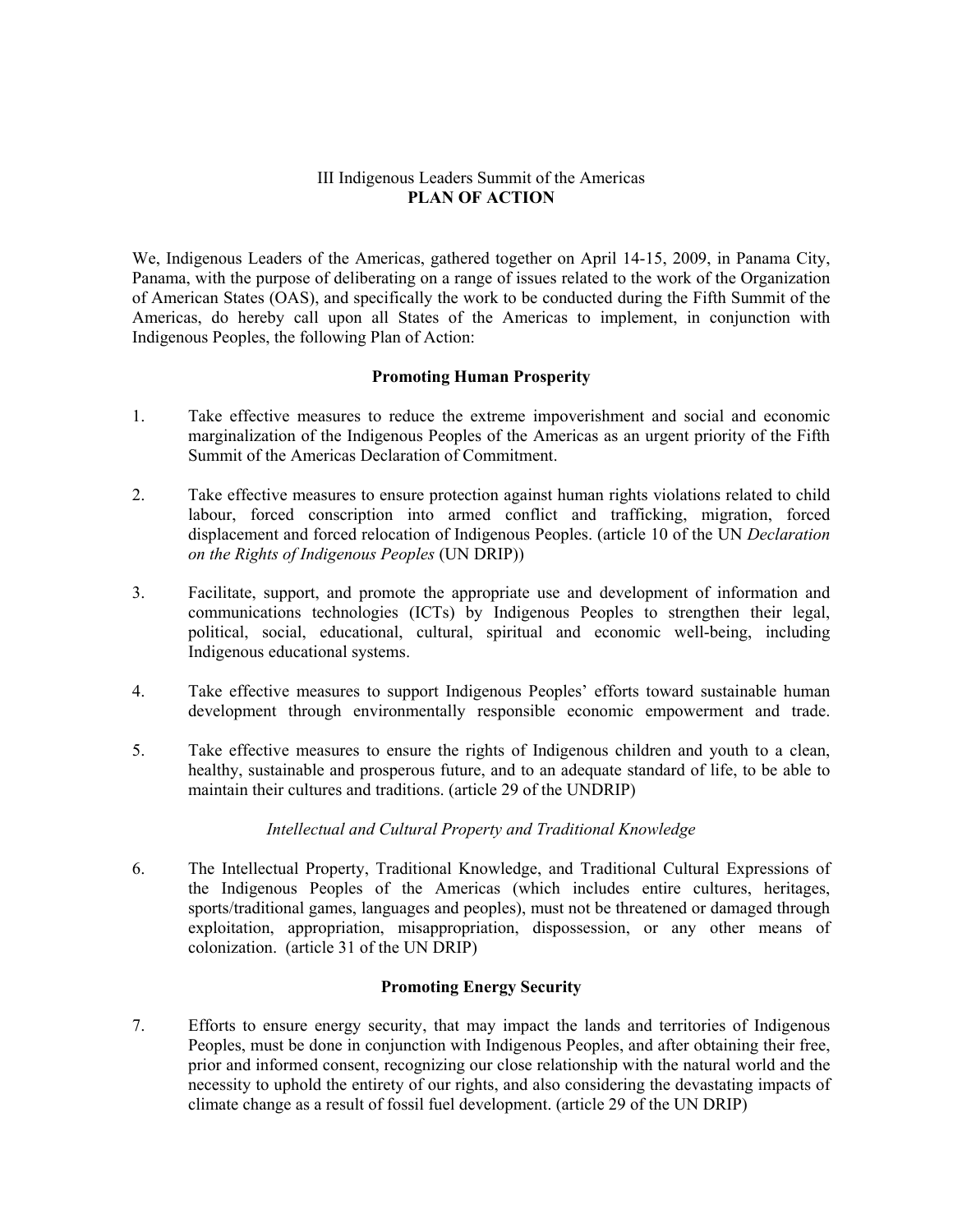# *Free, Prior and Informed Consent*

8. The free, prior and informed consent of Indigenous Peoples must be required when:

a) their inherent rights may be affected, particularly rights related to lands, water, resources (including sub-surface) and territories (article 26 of the UN DRIP); and/or

b) trade and development activities are being contemplated, including free trade agreements and extractive industry activities, involving transnational corporations in Indigenous Territories.

9. Respect and ensure Indigenous Peoples' right to the conservation and protection of the environment, including its productive capacity (lands, territories, water, natural and genetic resources) and its biological diversity and ensure Indigenous Peoples' access to sacred sites. (articles 11 and 29 of the UN DRIP)

# **Promoting Environmental Sustainability**

10. States must take effective measures to support Indigenous Peoples' efforts toward sustainable human development through environmentally responsible economic empowerment and trade, including the consideration of the devastating impact of climate change.

### **Strengthening Public Security**

## *Crimes Against Humanity*

11. States, and international criminal justice bodies are urged to establish appropriate and effective mechanisms to investigate, prosecute, punish and provide redress for crimes committed against Indigenous Peoples, including crimes of genocide, ethnocide, ecocide, crimes against humanity, rape as a weapon of war, the targeted physical elimination of Indigenous Leaders, the sterilization of Indigenous women against their will and the taking of Indigenous children from their homes and communities.

#### *Voluntary Isolation*

12. States must adopt adequate measures to recognize, restore and protect the lands, territories, environment and cultures of Indigenous Peoples in voluntary isolation or in initial contact.

## **Strengthening Democratic Governance and Strengthening the Summit of the Americas**

13. States must fully uphold the principles of non-discrimination and equality in relation to Indigenous Peoples throughout the Americas. The proposed American Declaration on the Rights of Indigenous Peoples must fully recognize the rights of Indigenous Peoples as Peoples with the right of self-determination without discrimination. This applies to Indigenous Peoples in non-self governing territories. (article 3 of the UN DRIP)